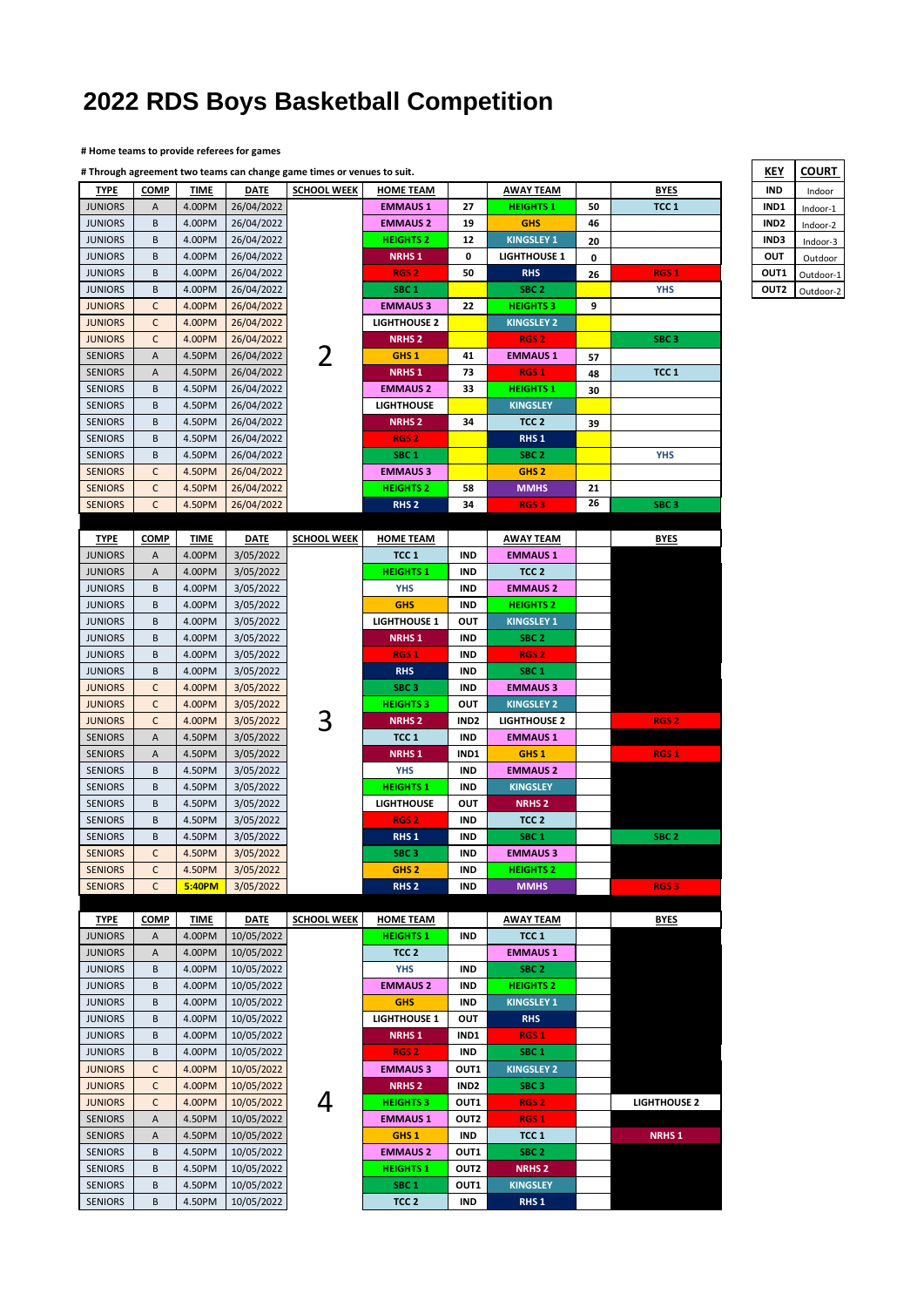| <b>SENIORS</b> | В           | 4.50PM        | 10/05/2022  |                    | <b>YHS</b>              | IND              | <b>LIGHTHOUSE</b>                  |    | RGS <sub>2</sub>    |
|----------------|-------------|---------------|-------------|--------------------|-------------------------|------------------|------------------------------------|----|---------------------|
| <b>SENIORS</b> | C           | 4.50PM        | 10/05/2022  |                    | <b>EMMAUS 3</b>         | OUT <sub>2</sub> | <b>HEIGHTS 2</b>                   |    |                     |
| <b>SENIORS</b> | С           | 4.50PM        | 10/05/2022  |                    | RHS <sub>2</sub>        | OUT2             | SBC <sub>3</sub>                   |    |                     |
| <b>SENIORS</b> | C           | 4.50PM        | 10/05/2022  |                    | RGS <sub>3</sub>        | IND              | GHS <sub>2</sub>                   |    | <b>MMHS</b>         |
|                |             |               |             |                    |                         |                  |                                    |    |                     |
| <b>TYPE</b>    | <b>COMP</b> | TIME          | <b>DATE</b> | <b>SCHOOL WEEK</b> | <b>HOME TEAM</b>        |                  | <b>AWAY TEAM</b>                   |    | BYES                |
| <b>JUNIORS</b> | A           | 4.00PM        | 17/05/2022  |                    | <b>HEIGHTS1</b>         | IND              | <b>EMMAUS 1</b>                    |    |                     |
| <b>JUNIORS</b> | Α           | 4.00PM        | 17/05/2022  |                    | TCC 1                   |                  | TCC <sub>2</sub>                   |    |                     |
| <b>JUNIORS</b> | В           | 4.00PM        | 17/05/2022  |                    | SBC <sub>1</sub>        | <b>IND</b>       | <b>YHS</b>                         |    |                     |
| <b>JUNIORS</b> | B           | 4.00PM        | 17/05/2022  |                    | <b>HEIGHTS 2</b>        | OUT1             | <b>NRHS1</b>                       |    |                     |
| <b>JUNIORS</b> | B           | 4.00PM        | 17/05/2022  |                    | <b>EMMAUS 2</b>         | IND              | <b>KINGSLEY 1</b>                  |    |                     |
| <b>JUNIORS</b> | B           | 4.00PM        | 17/05/2022  |                    | <b>GHS</b>              | IND              | RGS <sub>2</sub>                   |    |                     |
| <b>JUNIORS</b> | В           | 4.00PM        | 17/05/2022  |                    | <b>LIGHTHOUSE 1</b>     | Ουτ              | RGS <sub>1</sub>                   |    |                     |
| <b>JUNIORS</b> | В           | 4.00PM        | 17/05/2022  |                    | <b>RHS</b>              | IND              | SBC <sub>2</sub>                   |    |                     |
| <b>JUNIORS</b> | C           | 4.00PM        | 17/05/2022  |                    | <b>EMMAUS 3</b>         | OUT1             | <b>LIGHTHOUSE 2</b>                |    |                     |
| <b>JUNIORS</b> | C           | 4.00PM        | 17/05/2022  |                    | SBC <sub>3</sub>        | OUT1             | <b>HEIGHTS 3</b>                   |    |                     |
| <b>JUNIORS</b> | C           | 4.00PM        | 17/05/2022  |                    | RGS <sub>2</sub>        | IND              | <b>KINGSLEY 2</b>                  |    | <b>NRHS2</b>        |
| <b>SENIORS</b> | Α           | 4.50PM        | 17/05/2022  |                    | <b>NRHS1</b>            | IND <sub>1</sub> | <b>EMMAUS 1</b>                    |    |                     |
| <b>SENIORS</b> | Α           | 4.50PM        | 17/05/2022  |                    | RGS <sub>1</sub>        | IND              | TCC 1                              |    | GHS <sub>1</sub>    |
| <b>SENIORS</b> | B           | 4.50PM        | 17/05/2022  |                    | <b>EMMAUS 2</b>         | IND              | RGS <sub>2</sub>                   |    |                     |
| <b>SENIORS</b> | В           | 4.50PM        | 17/05/2022  |                    | SBC <sub>2</sub>        | IND              | <b>LIGHTHOUSE</b>                  |    |                     |
| <b>SENIORS</b> | В           | 4.50PM        | 17/05/2022  |                    | TCC <sub>2</sub>        | IND              | <b>KINGSLEY</b>                    |    |                     |
| <b>SENIORS</b> | В           | 4.50PM        | 17/05/2022  |                    | <b>NRHS 2</b>           | IND <sub>2</sub> | RHS <sub>1</sub>                   |    |                     |
| <b>SENIORS</b> | B           | 4.50PM        | 17/05/2022  |                    | <b>YHS</b>              | IND              | <b>HEIGHTS 1</b>                   |    | SBC <sub>1</sub>    |
| <b>SENIORS</b> | C           | 4.50PM        | 17/05/2022  |                    | <b>EMMAUS 3</b>         | OUT1             | <b>MMHS</b>                        |    |                     |
| <b>SENIORS</b> | C           | 4.50PM        | 17/05/2022  |                    | GHS <sub>2</sub>        | IND              | SBC <sub>3</sub>                   |    |                     |
| <b>SENIORS</b> | C           | 4.50PM        | 17/05/2022  |                    | <b>HEIGHTS 2</b>        | IND              | <b>RGS3</b>                        |    | RHS <sub>2</sub>    |
|                |             |               |             |                    |                         |                  |                                    |    |                     |
| <b>TYPE</b>    | <b>COMP</b> | TIME          | <b>DATE</b> | <b>SCHOOL WEEK</b> | <b>HOME TEAM</b>        |                  | <b>AWAY TEAM</b>                   |    | <b>BYES</b>         |
| <b>JUNIORS</b> | Α           | 4.00PM        | 24/05/2022  |                    | <b>EMMAUS 1</b>         | IND              | TCC 1                              |    |                     |
| <b>JUNIORS</b> | Α           | 4.00PM        | 24/05/2022  |                    | TCC <sub>2</sub>        |                  | <b>HEIGHTS 1</b>                   |    |                     |
| <b>JUNIORS</b> | В           | 4.00PM        | 24/05/2022  |                    | <b>EMMAUS 2</b>         | OUT1             | <b>LIGHTHOUSE 1</b>                |    |                     |
| <b>JUNIORS</b> | B           | 4.00PM        | 24/05/2022  |                    | <b>GHS</b>              | IND              | <b>NRHS1</b>                       |    |                     |
| <b>JUNIORS</b> | В           | 4.00PM        | 24/05/2022  |                    | <b>HEIGHTS 2</b>        | IND              | SBC <sub>1</sub>                   |    |                     |
| <b>JUNIORS</b> | B           | 4.00PM        | 24/05/2022  |                    | YHS                     | IND              | <b>KINGSLEY 1</b>                  |    |                     |
| <b>JUNIORS</b> | B           | 4.00PM        | 24/05/2022  |                    | RGS <sub>2</sub>        | IND              | SBC <sub>2</sub>                   |    |                     |
| <b>JUNIORS</b> | В           | 4.00PM        | 24/05/2022  |                    | <b>RHS</b>              | IND              | RGS 1                              |    |                     |
| <b>JUNIORS</b> | C           | 4.00PM        | 24/05/2022  |                    | <b>LIGHTHOUSE 2</b>     | Ουτ              | RGS <sub>2</sub>                   |    |                     |
| <b>JUNIORS</b> | C           | 4.00PM        | 24/05/2022  |                    | <b>NRHS2</b>            | IND              | <b>HEIGHTS 3</b>                   |    |                     |
| <b>JUNIORS</b> | C           | 4.00PM        | 24/05/2022  | 6                  | SBC <sub>3</sub>        | IND              | <b>KINGSLEY 2</b>                  |    | <b>EMMAUS 3</b>     |
| <b>SENIORS</b> | Α           | 4.50PM        | 24/05/2022  |                    | <b>NRHS1</b>            | IND              | TCC 1                              |    |                     |
| <b>SENIORS</b> | Α           | 4.50PM        | 24/05/2022  |                    | <b>RGS1</b>             | <b>IND</b>       | GHS <sub>1</sub>                   |    | <b>EMMAUS 1</b>     |
| <b>SENIORS</b> | B           | 4.50PM        | 24/05/2022  |                    | <b>EMMAUS 2</b>         | IND              | <b>KINGSLEY</b>                    |    |                     |
| <b>SENIORS</b> | B           | 4.50PM        | 24/05/2022  |                    | <b>LIGHTHOUSE</b>       | OUT              | <b>HEIGHTS 1</b>                   |    |                     |
| <b>SENIORS</b> | В           | 4.50PM        | 24/05/2022  |                    | TCC <sub>2</sub>        | IND              | YHS                                |    |                     |
| <b>SENIORS</b> | В           | 4.50PM        | 24/05/2022  |                    | RHS <sub>1</sub>        | IND              | SBC <sub>2</sub>                   |    |                     |
| <b>SENIORS</b> | B           | 4.50PM        | 24/05/2022  |                    | SBC <sub>1</sub>        | IND              | RGS <sub>2</sub>                   |    | <b>NRHS2</b>        |
| <b>SENIORS</b> | С           | <b>5.40PM</b> | 24/05/2022  |                    | RGS <sub>3</sub>        | IND              | <b>MMHS</b>                        |    |                     |
| <b>SENIORS</b> | C           | 4.50PM        | 24/05/2022  |                    | GHS <sub>2</sub>        | IND              | RHS <sub>2</sub>                   |    |                     |
| <b>SENIORS</b> | C           | 4.50PM        | 24/05/2022  |                    | <b>HEIGHTS 2</b>        | IND              | SBC <sub>3</sub>                   |    | <b>EMMAUS 3</b>     |
|                |             |               |             | <b>SCHOOL WEEK</b> |                         |                  |                                    |    |                     |
| <b>TYPE</b>    | <b>COMP</b> | <b>TIME</b>   | <b>DATE</b> |                    | <b>HOME TEAM</b>        |                  | <b>AWAY TEAM</b>                   |    | <b>BYES</b>         |
| <b>JUNIORS</b> | Α           | 4.00PM        | 31/05/2022  |                    | <b>HEIGHTS 1</b>        | IND              | <b>EMMAUS1</b><br>TCC <sub>2</sub> |    |                     |
| <b>JUNIORS</b> | Α           | 4.00PM        | 31/05/2022  |                    | TCC 1                   |                  |                                    |    |                     |
| <b>JUNIORS</b> | B           | 4.00PM        | 31/05/2022  |                    | <b>LIGHTHOUSE 1</b>     | Ουτ              | SBC <sub>2</sub>                   |    |                     |
| <b>JUNIORS</b> | В           | 4.00PM        | 31/05/2022  |                    | <b>NRHS1</b>            | IND              | <b>YHS</b>                         |    |                     |
| <b>JUNIORS</b> | B           | 4.00PM        | 31/05/2022  |                    | RGS <sub>2</sub>        | <b>OUT</b>       | <b>KINGSLEY 1</b>                  |    | Spaceframe?         |
| <b>JUNIORS</b> | В           | 4.00PM        | 31/05/2022  |                    | SBC <sub>1</sub>        | IND              | <b>EMMAUS 2</b>                    |    |                     |
| <b>JUNIORS</b> | B           | 4.00PM        | 31/05/2022  |                    | <b>RHS</b>              | IND              | <b>GHS</b>                         |    |                     |
| <b>JUNIORS</b> | B           | 4.00PM        | 31/05/2022  |                    | <b>HEIGHTS 2</b>        | IND              | RGS <sub>1</sub>                   |    |                     |
| <b>JUNIORS</b> | C           | 4.00PM        | 31/05/2022  |                    | <b>EMMAUS 3</b>         | IND              | <b>NRHS2</b>                       |    |                     |
| <b>JUNIORS</b> | C           | 4.00PM        | 31/05/2022  |                    | <b>HEIGHTS 3</b>        | OUT1             | <b>LIGHTHOUSE 2</b>                |    |                     |
| <b>JUNIORS</b> | C           | 4.00PM        | 31/05/2022  |                    | RGS <sub>3</sub>        | IND              | SBC <sub>3</sub>                   | QF | <b>KINGSLEY 2</b>   |
| <b>SENIORS</b> | Α           | 4.50PM        | 31/05/2022  |                    | 1st                     | v                | 2nd                                | EF | <b>Winner to GF</b> |
| <b>SENIORS</b> | Α<br>B      | 4.50PM        | 31/05/2022  |                    | 3rd<br><b>HEIGHTS 1</b> | v                | 4th                                |    | <b>Winner to PF</b> |
| <b>SENIORS</b> | B           | 4.50PM        | 31/05/2022  |                    |                         |                  | TCC <sub>2</sub>                   |    |                     |
| <b>SENIORS</b> |             | 4.50PM        | 31/05/2022  |                    | SBC <sub>2</sub>        |                  | <b>KINGSLEY</b>                    |    |                     |
| <b>SENIORS</b> | B           | 4.50PM        | 31/05/2022  |                    | <b>LIGHTHOUSE</b>       |                  | RHS <sub>1</sub>                   |    |                     |